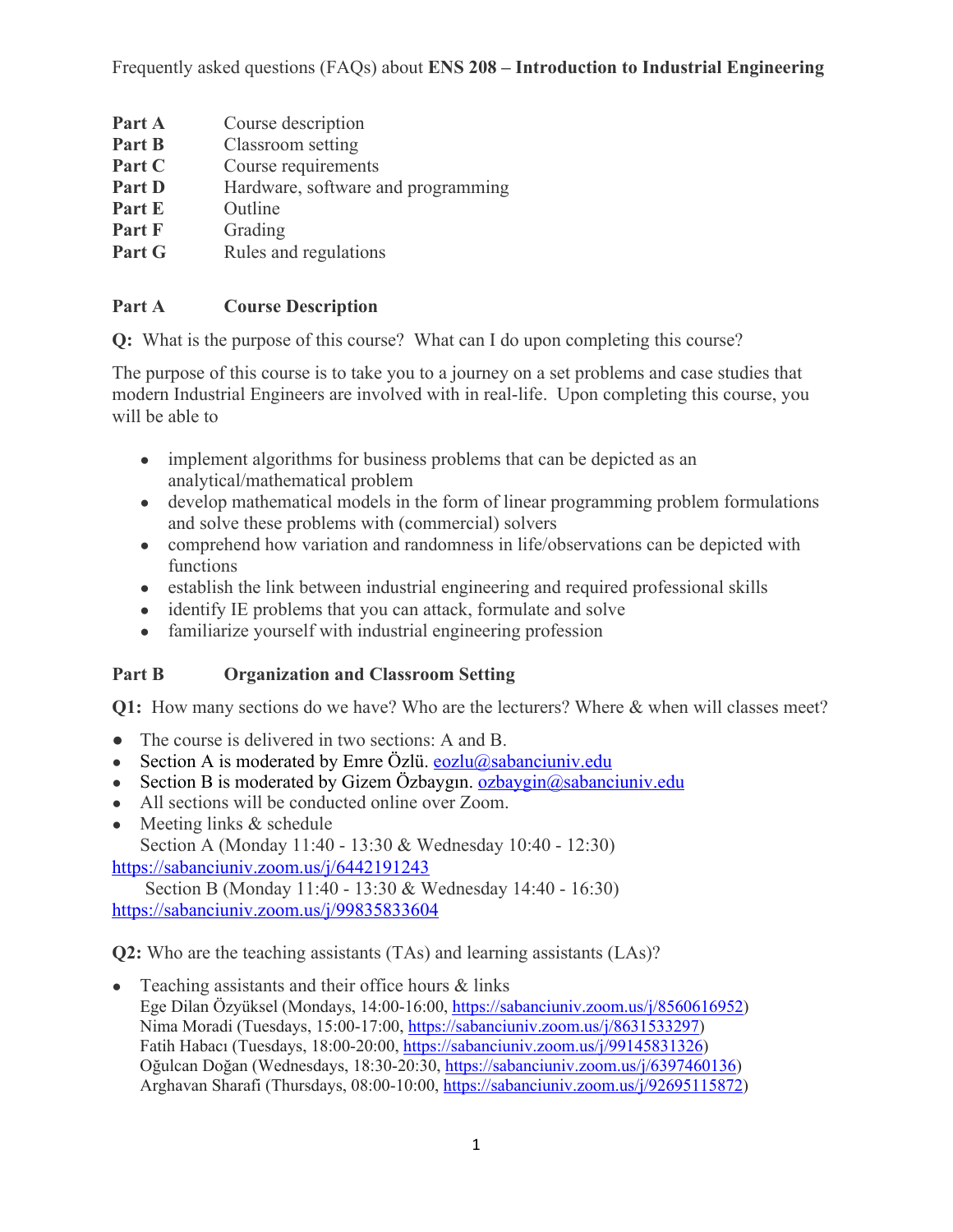● Learning assistants Tülay Çolakoğlu

# **Part C Course Requirements**

**Q1:** What is the working knowledge or any prerequisite?

• Sophomore standing is recommended. The prerequisite for the course is knowledge of basic courses in mathematics (MATH 101 and 102) and basic skills for computational problem solving (IF 100), or the equivalent.

**Q2:** Is attendance **mandatory**?

- You are expected to attend the sections which you are registered to. Attendance is mandatory and will be checked in each class.
- You need to enter the online sessions as an authenticated user with your Zoom account associated with your Sabanci University e-mail address and remain in the session starting from the class start time until the class end time.

**Q3:** Are there any special rules for attendance?

• Yes. It is required that the students attend the classes with a computer (via which an algorithm can be texted and run properly, and the outputs can be uploaded to a designated site).

**Q4:** Are there any **quizzes?**

• Every week we can have pop-up quizzes during the lecture hours. The topics of these quizzes can include both the concepts (you may refer to as "theory") and the applications including the algorithms and coding exercises.

**Q5:** Any specific requirement **for the first week?**

- **Yes**. Attendance is **required for** the first meeting times in **the first week**, on Monday, February 28<sup>th</sup> when we deliver introductory remarks and requirements for the rest of the semester.
- The platform (*anaconda*) **must be set up in the computers before the second meeting** on Wednesday, March 2<sup>nd</sup>. It is highly recommended that each student shall recollect his/her fundamentals about Python before the first meeting.

**Q6:** Do we have a **textbook**?

• No. We will have lecture notes, reading materials, chapters from books, case ("real life") documents, coding tutorials, and … "All that jazz" will be available on SU Course.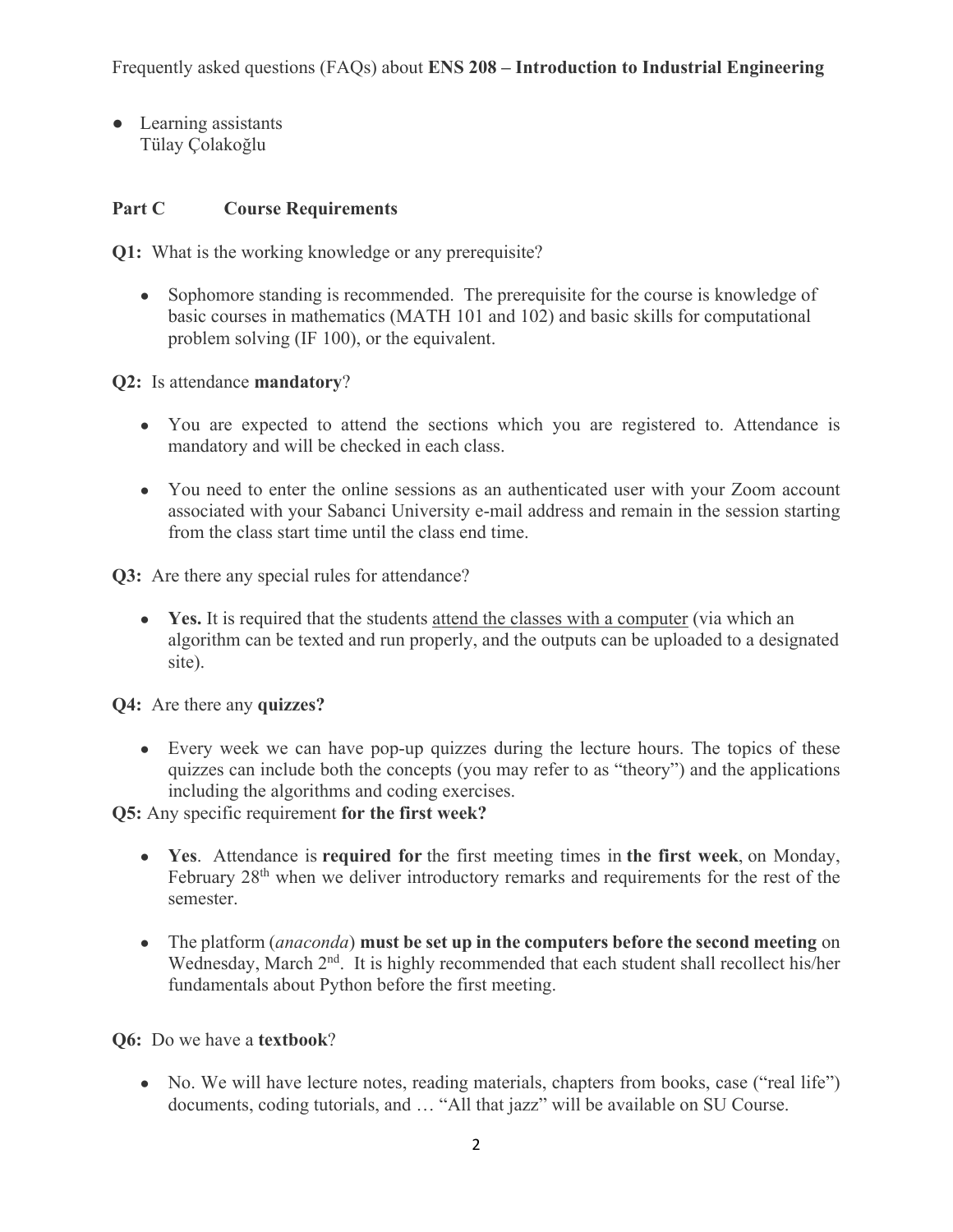Frequently asked questions (FAQs) about **ENS 208 – Introduction to Industrial Engineering**

#### **Part D Hardware, software and programming**

**Q1:** What programming language will we use?

• We use Python (https://www.python.org/) which is the same programming language used in the freshman year course IF100 *Computational Approaches to Problem Solving*.

**Q2:** Which *platform* will be used for the python language?

• We utilize "*anaconda*" which is known as the "most popular" and easy to use python data science *platform*. It may be downloaded from the following URL: https://www.anaconda.com/products/individual

Please select Python version 3.9. Version 3.7 and 3.8 are also OK if you already have it.

• **NOTE:** There should be no Turkish alphabet specific characters in the path name of the directory where you are trying to install Anaconda.

#### **Part E Outline**

- **Week 1** Overview of syllabus and expectations, installation of required software, tutorials.
- **Weeks 2-5** Module 1 Traveling Salesman Problem and Vehicle Routing Problem
- **Week 6** Midterm Exam 1 (April 6, 2022 between 19:40-21:40)
- **Week 7-10** Module 2 Linear Programming Formulations and Solvers
- **Week 11** Midterm Exam 2 (May 11, 2022 between 19:40-21:40)
- **Week 12-14** Module 3 Randomness and Variation in Observations

## **Part F Grading**

**Q1:** How will you evaluate students' performances?

- We evaluate students' performance through **three exams** and **quizzes.**
- Midterm and final exams will be conducted in-class. Midterm exams will be 90-minutes long.
- Quizzes will be held on SUCourse+.
- For each student, the quizzes with the lowest two grades will be dropped from the evaluation.

## **Grade Components**